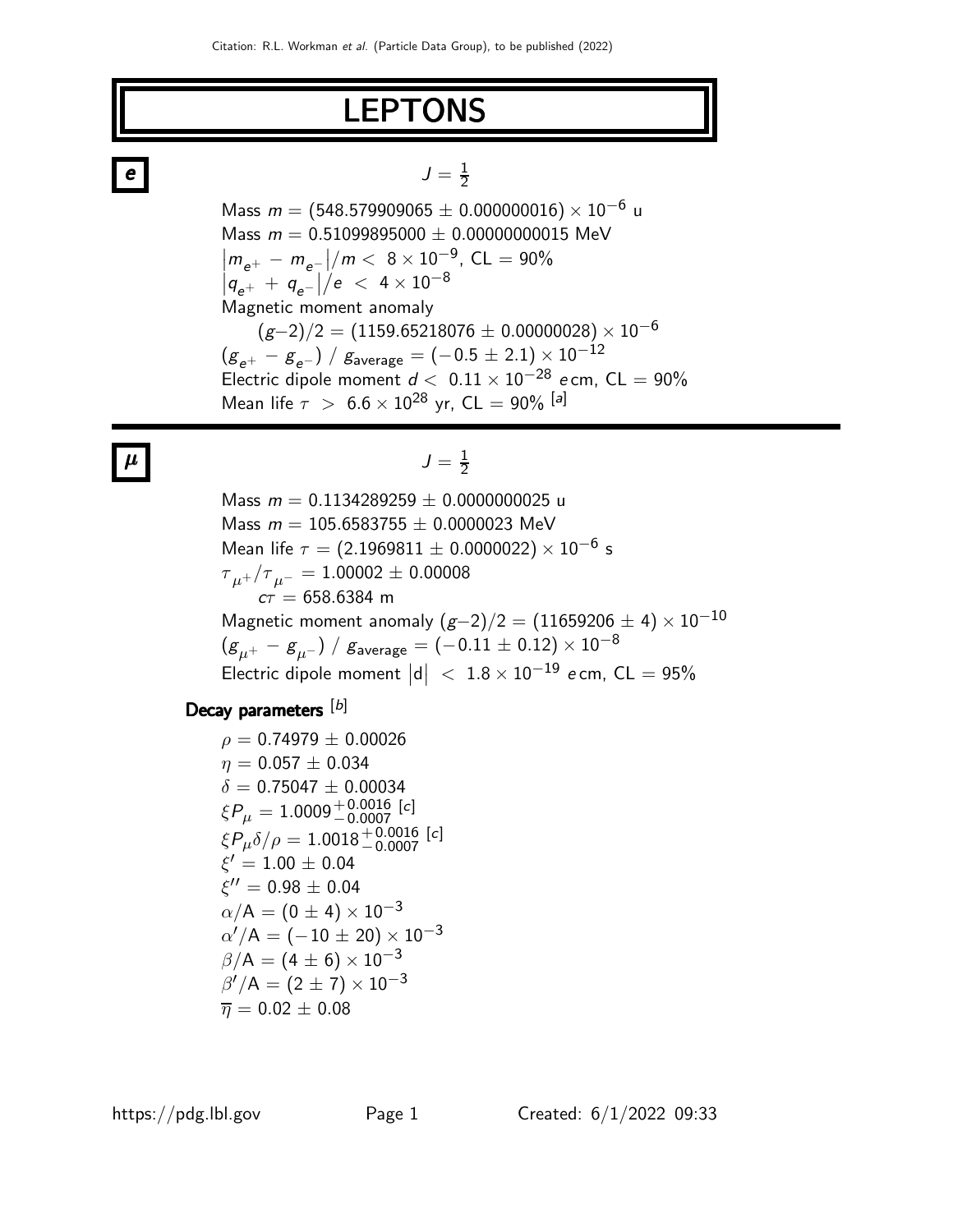$\mu^+$  modes are charge conjugates of the modes below.

| $\mu^-$ DECAY MODES                          | Fraction $(\Gamma_i/\Gamma)$       |                            | Confidence level $(MeV/c)$ |    |  |  |  |  |  |
|----------------------------------------------|------------------------------------|----------------------------|----------------------------|----|--|--|--|--|--|
| $e^{-}\overline{\nu}_{e}\nu_{\mu}$           | $\approx 100\%$                    |                            |                            | 53 |  |  |  |  |  |
| $e^{-}\overline{\nu}_{e}\nu_{\mu}\gamma$     | [d] $(6.0 \pm 0.5) \times 10^{-8}$ |                            |                            | 53 |  |  |  |  |  |
| $e^{-}\overline{\nu}_{e}\nu_{\mu}e^{+}e^{-}$ | [e] $(3.4 \pm 0.4) \times 10^{-5}$ |                            |                            | 53 |  |  |  |  |  |
| Lepton Family number $(LF)$ violating modes  |                                    |                            |                            |    |  |  |  |  |  |
| $e^- \nu_e \overline{\nu}_\mu$<br>LF.        | [f] < 1.2                          | $\%$                       | $90\%$                     | 53 |  |  |  |  |  |
| $e^ \gamma$<br>LF                            | < 4.2                              | $\times$ 10 $^{-13}$       | 90%                        | 53 |  |  |  |  |  |
| $e^-e^+e^-$                                  | LF $< 1.0 \times 10^{-12}$         |                            | 90%                        | 53 |  |  |  |  |  |
| $e^- 2\gamma$<br>IF                          | < 7.2                              | $\times$ 10 <sup>-11</sup> | 90%                        | 53 |  |  |  |  |  |

$$
\mathcal{T} \qquad \qquad J = \frac{1}{2}
$$

Mass  $m = 1776.86 \pm 0.12$  MeV  $(m_{\tau^+} - m_{\tau^-})/m_{\text{average}} < 2.8 \times 10^{-4}$ , CL = 90% Mean life  $\tau = (290.3 \pm 0.5) \times 10^{-15}$  s  $c\tau = 87.03 \mu m$ Magnetic moment anomaly  $> -0.052$  and  $< 0.013$ , CL = 95%  $\mathsf{Re}(d_\tau)=-0.220$  to  $0.45\times 10^{-16}$  ecm, CL  $=95\%$  ${\sf Im}(d_{\tau})=-0.250$  to  $0.0080\times 10^{-16}$  ecm, CL  $=95\%$ 

#### Weak dipole moment

 $Re(d^w_\tau$  $(\frac{w}{\tau})$  <  $0.50 \times 10^{-17}$  e cm, CL =  $95\%$  $\operatorname{Im}(d^w_\tau)$  $\frac{1}{T}$ ) < 1.1 × 10<sup>-17</sup> ecm, CL = 95%

#### Weak anomalous magnetic dipole moment

 $Re(\alpha_{\tau}^{w})$  $(\frac{w}{\tau})$  < 1.1 × 10<sup>-3</sup>, CL = 95%  $\mathsf{Im}(\alpha_{\tau}^{\mathsf{W}})$  $\frac{1}{T}$ ) < 2.7 × 10<sup>-3</sup>, CL = 95%  $\tau^{\pm} \rightarrow \pi^{\pm} K_{S}^{0}$  $^0_S\nu_\tau$  (RATE DIFFERENCE) / (RATE SUM) =  $(-0.36 \pm 0.25)\%$ 

#### Decay parameters

See the  $\tau$  Particle Listings for a note concerning  $\tau$ -decay parameters.

 $ρ(e$  or  $μ) = 0.745 ± 0.008$  $\rho(e) = 0.747 \pm 0.010$  $\rho(\mu) = 0.763 \pm 0.020$  $\xi(e \text{ or } \mu) = 0.985 \pm 0.030$  $\xi(e) = 0.994 \pm 0.040$  $\xi(\mu) = 1.030 \pm 0.059$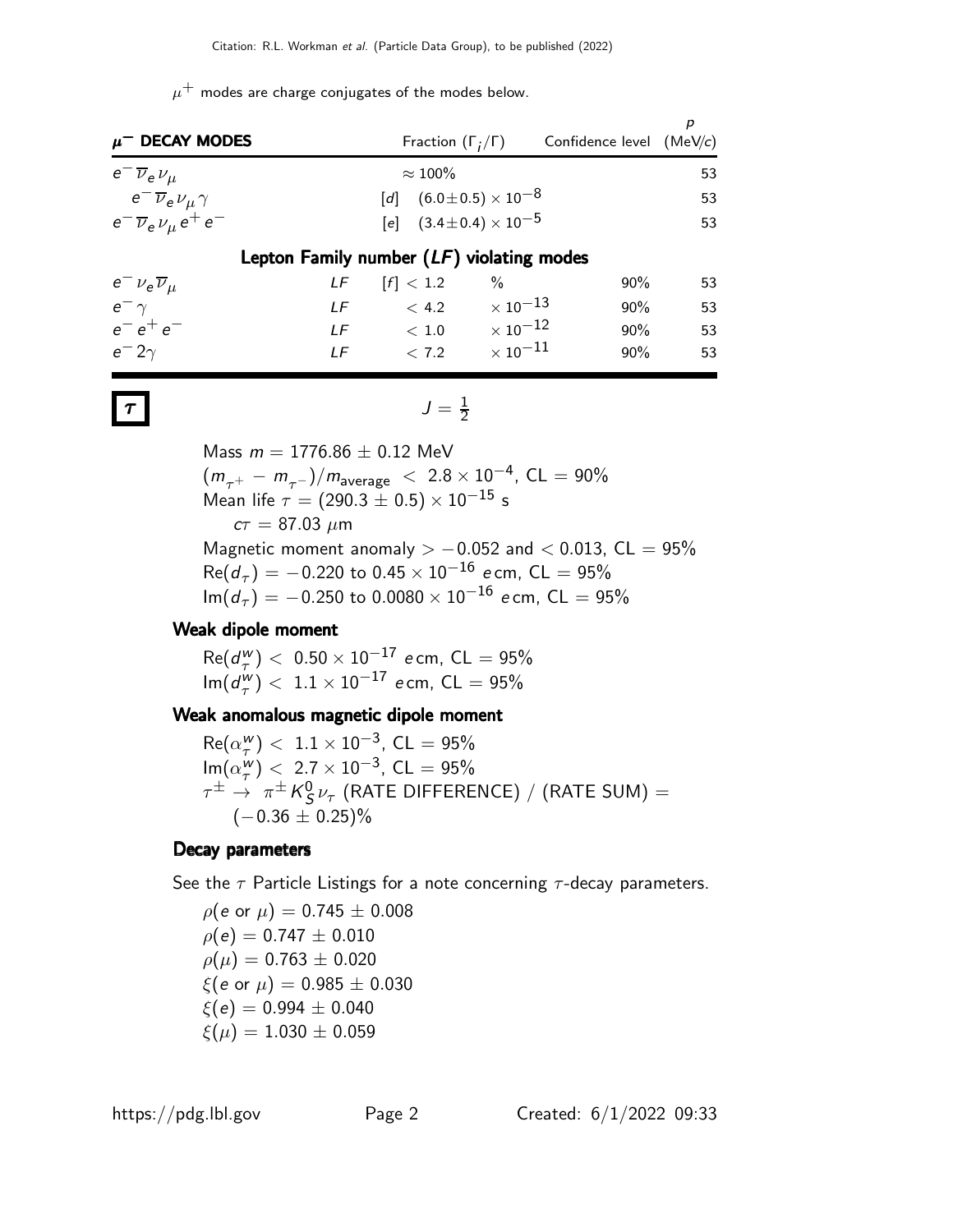$$
\eta(e \text{ or } \mu) = 0.013 \pm 0.020
$$
  
\n
$$
\eta(\mu) = 0.094 \pm 0.073
$$
  
\n
$$
(\delta\xi)(e \text{ or } \mu) = 0.746 \pm 0.021
$$
  
\n
$$
(\delta\xi)(e) = 0.734 \pm 0.028
$$
  
\n
$$
(\delta\xi)(\mu) = 0.778 \pm 0.037
$$
  
\n
$$
\xi(\pi) = 0.993 \pm 0.022
$$
  
\n
$$
\xi(\rho) = 0.994 \pm 0.008
$$
  
\n
$$
\xi(a_1) = 1.001 \pm 0.027
$$
  
\n
$$
\xi(\text{all hadronic modes}) = 0.995 \pm 0.007
$$
  
\n
$$
\overline{\eta}(\mu) = -1.3 \pm 1.7
$$
  
\n
$$
(\xi\kappa)(e \text{ or } \mu) \text{ PARAMETER} = 0.5 \pm 0.4
$$
  
\n
$$
(\xi\kappa)(e) = -0.4 \pm 1.2
$$
  
\n
$$
(\xi\kappa)(\mu) = 0.8 \pm 0.6
$$

 $\tau^+$  modes are charge conjugates of the modes below. " $\mathsf{h}^{\pm}$ " stands for  $\pi^{\pm}$  or  $K^{\pm}$ . " $\ell$ " stands for e or  $\mu$ . "Neutrals" stands for  $\gamma$ 's and/or  $\pi^{0}$ 's.

|                                                                             |     |                                      | Scale factor/            | $\boldsymbol{p}$ |
|-----------------------------------------------------------------------------|-----|--------------------------------------|--------------------------|------------------|
| <b>DECAY MODES</b>                                                          |     | Fraction $(\Gamma_i/\Gamma)$         | Confidence level (MeV/c) |                  |
|                                                                             |     | Modes with one charged particle      |                          |                  |
| particle <sup>-</sup> $\geq$ 0 neutrals $\geq$ 0K <sup>0</sup> $\nu_{\tau}$ |     | $(85.24 \;\pm\; 0.06$ ) $\%$         |                          |                  |
| $(''1-prong'')$                                                             |     |                                      |                          |                  |
| particle <sup>-</sup> $\geq$ 0 neutrals $\geq$ 0K $^{0}_{I}$ $\nu_{\tau}$   |     | $(84.58 \;\pm\; 0.06$ ) $\%$         |                          |                  |
| $\mu^{-1}\overline{\nu}_{\mu}\nu_{\tau}$                                    |     | $[g]$ (17.39 $\pm$ 0.04 ) %          |                          | 885              |
| $\mu^{-} \overline{\nu}_{\mu} \nu_{\tau} \gamma$                            |     | [e] $(3.67 \pm 0.08) \times 10^{-3}$ |                          | 885              |
| $e^{-}\overline{\nu}_{\rho}\nu_{\tau}$                                      |     | [g] $(17.82 \pm 0.04)$ %             |                          | 888              |
| $e^{-}\overline{\nu}_{e}\nu_{\tau}\gamma$                                   |     | $[e]$ (1.83 $\pm$ 0.05 ) %           |                          | 888              |
| $h^{-} \geq 0K_l^0$ $\nu_{\tau}$                                            |     | $(12.03 \pm 0.05)$ %                 |                          | 883              |
| $h^-\nu_\tau$                                                               |     | $(11.51 \pm 0.05)$ %                 |                          | 883              |
| $\pi^ \nu_{\tau}$                                                           | [g] | $(10.82 \pm 0.05)$ %                 |                          | 883              |
| $K^-\nu_\tau$                                                               | [g] | $(6.96 \pm 0.10) \times 10^{-3}$     |                          | 820              |
| $h^{-} \geq 1$ neutrals $\nu_{\tau}$                                        |     | $(37.01 \pm 0.09)$ %                 |                          |                  |
| $h^{-} \geq 1 \pi^{0} \nu_{\tau} (\text{ex. } K^{0})$                       |     | $(36.51 \pm 0.09)$ %                 |                          |                  |
| $h^{-} \pi^{0} \nu_{\tau}$                                                  |     | $(25.93 \pm 0.09)$ %                 |                          | 878              |
| $\pi^{-} \pi^{0} \nu_{\tau}$                                                | [g] | $(25.49 \pm 0.09)$ %                 |                          | 878              |
| $\pi^-\pi^0$ non- $\rho(770)\nu_\tau$                                       |     | $(3.0 \pm 3.2) \times 10^{-3}$       |                          | 878              |
| $K^{-} \pi^{0} \nu_{\tau}$                                                  |     | [g] $(4.33 \pm 0.15) \times 10^{-3}$ |                          | 814              |
| $h^{-}$ > $2\pi^{0}\nu_{\tau}$                                              |     | $(10.81 \pm 0.09)$ %                 |                          |                  |
| $h^{-}2\pi^{0}\nu_{\tau}$                                                   |     | $(9.48 \pm 0.10)$ %                  |                          | 862              |
| $h^- 2\pi^0 \nu_\tau (\text{ex. K}^0)$                                      |     | $(9.32 \pm 0.10)$ %                  |                          | 862              |
| $\pi^{-}2\pi^{0}\nu_{\tau}$ (ex. K <sup>0</sup> )                           | [g] | $(9.26 \pm 0.10)^{9}$                |                          | 862              |
| $\pi^{-}2\pi^{0}\nu_{\tau}$ (ex. K <sup>0</sup> ),                          |     | 9<br>$\lt$                           | $\times 10^{-3}$ CL=95%  | 862              |
| scalar                                                                      |     |                                      |                          |                  |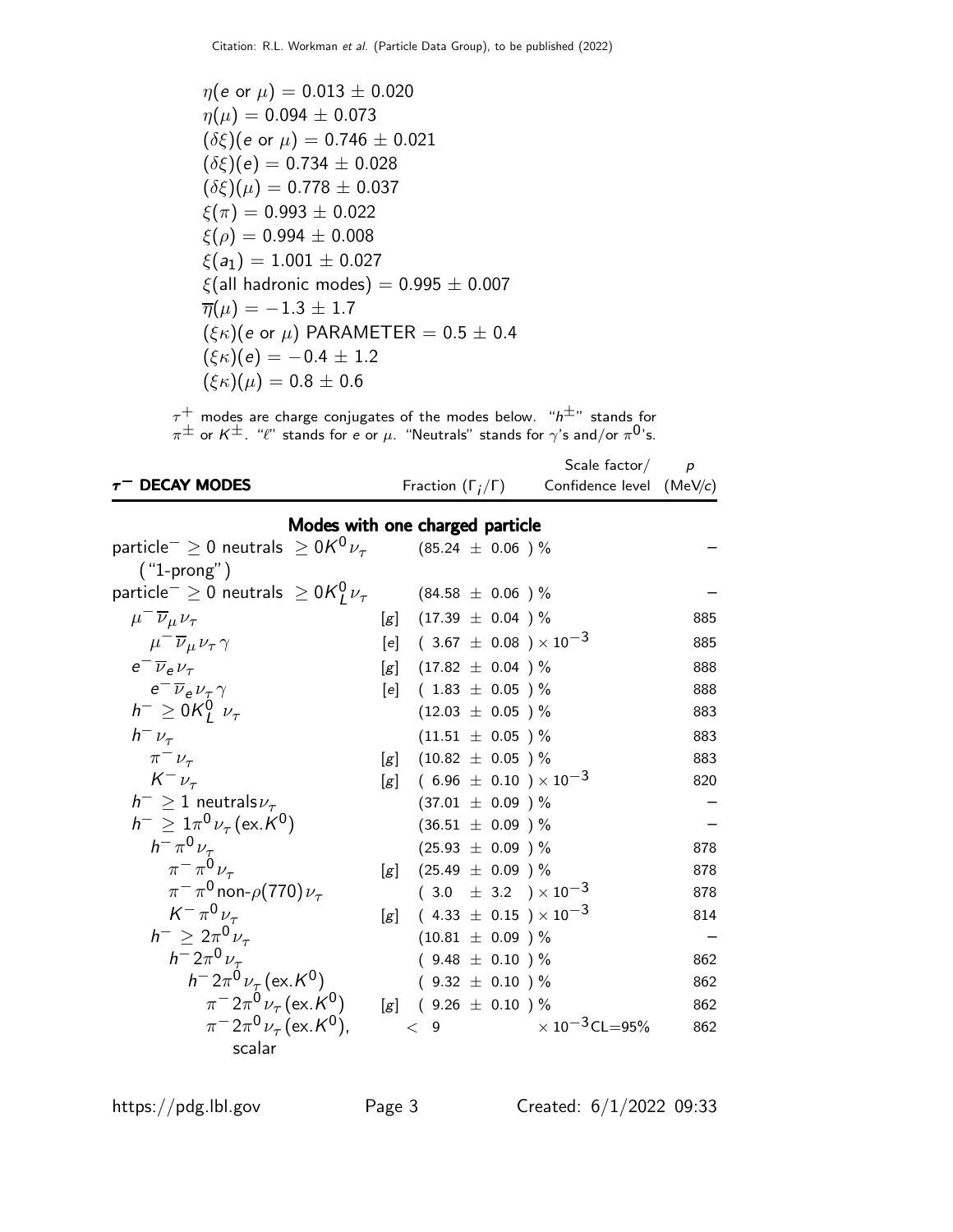| $\pi^{-}2\pi^{0}\nu_{\tau}$ (ex. K <sup>0</sup> ),                                                                                                                |     | $\langle$ 7         |  |                                                    |  | $\times$ 10 <sup>-3</sup> CL=95% | 862 |
|-------------------------------------------------------------------------------------------------------------------------------------------------------------------|-----|---------------------|--|----------------------------------------------------|--|----------------------------------|-----|
| vector<br>$K^- 2\pi^0 \nu_\tau$ (ex. $K^0$ )                                                                                                                      |     |                     |  | $[g]$ (6.5 $\pm$ 2.2 ) × 10 <sup>-4</sup>          |  |                                  | 796 |
| $h^{-} \geq 3\pi^{0} \nu_{\tau}$                                                                                                                                  |     |                     |  | $(1.34 \pm 0.07)$ %                                |  |                                  |     |
| $h^{-} \geq 3\pi^{0} \nu_{\tau}$ (ex. $K^{0}$ )                                                                                                                   |     |                     |  | $(1.25 \pm 0.07) \%$                               |  |                                  |     |
| $h^{-}3\pi^{0}\nu_{\tau}$                                                                                                                                         |     |                     |  | $(1.18 \pm 0.07)$ %                                |  |                                  | 836 |
| $\pi^{-}3\pi^{0}\nu_{\tau}$ (ex. K <sup>0</sup> )                                                                                                                 |     |                     |  | $[g]$ (1.04 $\pm$ 0.07 ) %                         |  |                                  | 836 |
| $K^- 3\pi^0 \nu_\tau$ (ex. $K^0$ ,                                                                                                                                |     |                     |  | [g] $(4.8 \pm 2.1) \times 10^{-4}$                 |  |                                  | 765 |
| $\eta$ )                                                                                                                                                          |     |                     |  |                                                    |  |                                  |     |
| $h^- 4\pi^0 \nu_\tau (\text{ex. } K^0)$                                                                                                                           |     |                     |  | $(1.6 \pm 0.4) \times 10^{-3}$                     |  |                                  | 800 |
| $h^- 4\pi^0 \nu_\tau (\text{ex.} K^0, \eta)$                                                                                                                      |     |                     |  | $[g]$ (1.1 $\pm$ 0.4 ) × 10 <sup>-3</sup>          |  |                                  | 800 |
| $a_1(1260)\nu_\tau \rightarrow \pi^- \gamma \nu_\tau$                                                                                                             |     |                     |  | $(3.8 \pm 1.5) \times 10^{-4}$                     |  |                                  |     |
| $K^{-} \ge 0 \pi^{0} \ge 0 K^{0} \ge 0 \gamma \nu_{\tau}$                                                                                                         |     |                     |  | $(1.552 \pm 0.029)$ %                              |  |                                  | 820 |
| $K^- \geq 1$ ( $\pi^0$ or $K^0$ or $\gamma$ ) $\nu_{\tau}$                                                                                                        |     |                     |  | $(8.59 \pm 0.28) \times 10^{-3}$                   |  |                                  |     |
|                                                                                                                                                                   |     | Modes with $K^0$ 's |  |                                                    |  |                                  |     |
| $K_S^0$ (particles) <sup>-</sup> $\nu_{\tau}$                                                                                                                     |     |                     |  | $(9.43 \pm 0.28) \times 10^{-3}$                   |  |                                  |     |
| $h^{-} \overline{K}{}^{0} \nu_{\tau}$                                                                                                                             |     |                     |  | $(9.87 \pm 0.14) \times 10^{-3}$                   |  |                                  | 812 |
| $\pi^{-} \overline{K}{}^{0} \nu_{\tau}$                                                                                                                           | [g] |                     |  | $(8.38 \pm 0.14) \times 10^{-3}$                   |  |                                  | 812 |
| $\pi^{-} \overline{K}{}^{0}$                                                                                                                                      |     |                     |  | $(5.4 \pm 2.1) \times 10^{-4}$                     |  |                                  | 812 |
| (non- $K^*(892)^-) \nu_\tau$                                                                                                                                      |     |                     |  |                                                    |  |                                  |     |
| $K^- K^0 \nu_{\tau}$                                                                                                                                              |     |                     |  | $[g]$ (1.486 ± 0.034) × 10 <sup>-3</sup>           |  |                                  | 737 |
| $K^- K^0 \ge 0 \pi^0 \nu_{\tau}$                                                                                                                                  |     |                     |  | $(2.99 \pm 0.07) \times 10^{-3}$                   |  |                                  | 737 |
| $h^{-} \overline{K}^{0} \pi^{0} \nu_{\tau}$                                                                                                                       |     |                     |  | $(5.32 \pm 0.13) \times 10^{-3}$                   |  |                                  | 794 |
| $\pi^{-} \overline{K}^{0} \pi^{0} \nu_{\tau}$                                                                                                                     |     |                     |  | [g] $(3.82 \pm 0.13) \times 10^{-3}$               |  |                                  | 794 |
| $\overline{K}{}^0 \rho^- \nu_\tau$                                                                                                                                |     |                     |  | $(2.2 \pm 0.5) \times 10^{-3}$                     |  |                                  | 612 |
| $K^{-\nu} K^{0\tau} \bar{\psi}_{\tau}$                                                                                                                            |     |                     |  | [g] $(1.50 \pm 0.07) \times 10^{-3}$               |  |                                  | 685 |
| $\pi^-\overline{K}{}^0\geq 1\pi^0\nu_\tau$                                                                                                                        |     |                     |  | $(4.08 \pm 0.25) \times 10^{-3}$                   |  |                                  |     |
| $\pi^{-}$ $\overline{K}^{0}$ $\pi^{0}$ $\pi^{0}$ $\nu_{\tau}$ (ex. $K^{0}$ )                                                                                      |     |                     |  | $[g]$ (2.6 $\pm$ 2.3 ) × 10 <sup>-4</sup>          |  |                                  | 763 |
| $K^- K^0 \pi^0 \pi^0 \nu_\tau$                                                                                                                                    |     | < 1.6               |  |                                                    |  | $\times$ 10 $^{-4}$ CL $=$ 95%   | 619 |
| $\pi^- K^0 \overline{K}{}^0 \nu_\tau$                                                                                                                             |     |                     |  | $(1.55 \pm 0.24) \times 10^{-3}$                   |  |                                  | 682 |
|                                                                                                                                                                   |     |                     |  | $[g]$ (2.35 $\pm$ 0.06 ) $\times$ 10 <sup>-4</sup> |  |                                  | 682 |
|                                                                                                                                                                   |     |                     |  | $[g]$ (1.08 $\pm$ 0.24 ) $\times$ 10 <sup>-3</sup> |  |                                  | 682 |
|                                                                                                                                                                   |     |                     |  | $(2.35 \pm 0.06) \times 10^{-4}$                   |  |                                  | 682 |
| $\begin{array}{c}\pi^-K^0_S\,K^0_S\,\nu_\tau\\ \pi^-K^0_S\,K^0_L\,\nu_\tau\\ \pi^-K^0_L\,K^0_L\,\nu_\tau\\ \pi^-K^0\overline{K}^0\,\pi^0\,\nu_\tau\\ \end{array}$ |     |                     |  | $(3.6 \pm 1.2) \times 10^{-4}$                     |  |                                  | 614 |
| $\pi^- K^0_S K^0_S \pi^0 \nu_\tau$                                                                                                                                |     |                     |  | [g] $(1.82 \pm 0.21) \times 10^{-5}$               |  |                                  | 614 |
| $K^{*}$ $K^{0} \pi^{0} \nu_{\tau} \rightarrow$                                                                                                                    |     |                     |  | $(1.08 \pm 0.21) \times 10^{-5}$                   |  |                                  |     |
| $\pi^- K^0_S K^0_S \pi^0 \nu_\tau$                                                                                                                                |     |                     |  |                                                    |  |                                  |     |
| $f_1(1285)\pi^- \nu_\tau \to$                                                                                                                                     |     |                     |  | $(6.8 \pm 1.5) \times 10^{-6}$                     |  |                                  |     |
| $\pi^- K^0_S K^0_S \pi^0 \nu_\tau$                                                                                                                                |     |                     |  |                                                    |  |                                  |     |
| $f_1(1420)\pi^- \nu_\tau \to$                                                                                                                                     |     |                     |  | $(2.4 \pm 0.8) \times 10^{-6}$                     |  |                                  |     |

 $\pi^-$  K<sup>0</sup>  $^0_S$ K $^0_S$  $\int_S^0 \pi^0 \nu_\tau$  $^0_\varsigma$  K  $^0_\downarrow$  $\frac{1}{4} \pi^0 \nu_\tau$  [g] ( 3.2  $\pm$  1.2 ) × 10<sup>-4</sup> 614  $^0_L$  K  $^0_L$  $\int_{L}^{0} \pi^{0} \nu_{\tau}$  (1.82  $\pm$  0.21 ) × 10<sup>-5</sup> 614

 $\pi^-$  K<sup>0</sup>

 $\pi^-$  K $\breve{\theta}$ 

https://pdg.lbl.gov Page 4 Created: 6/1/2022 09:33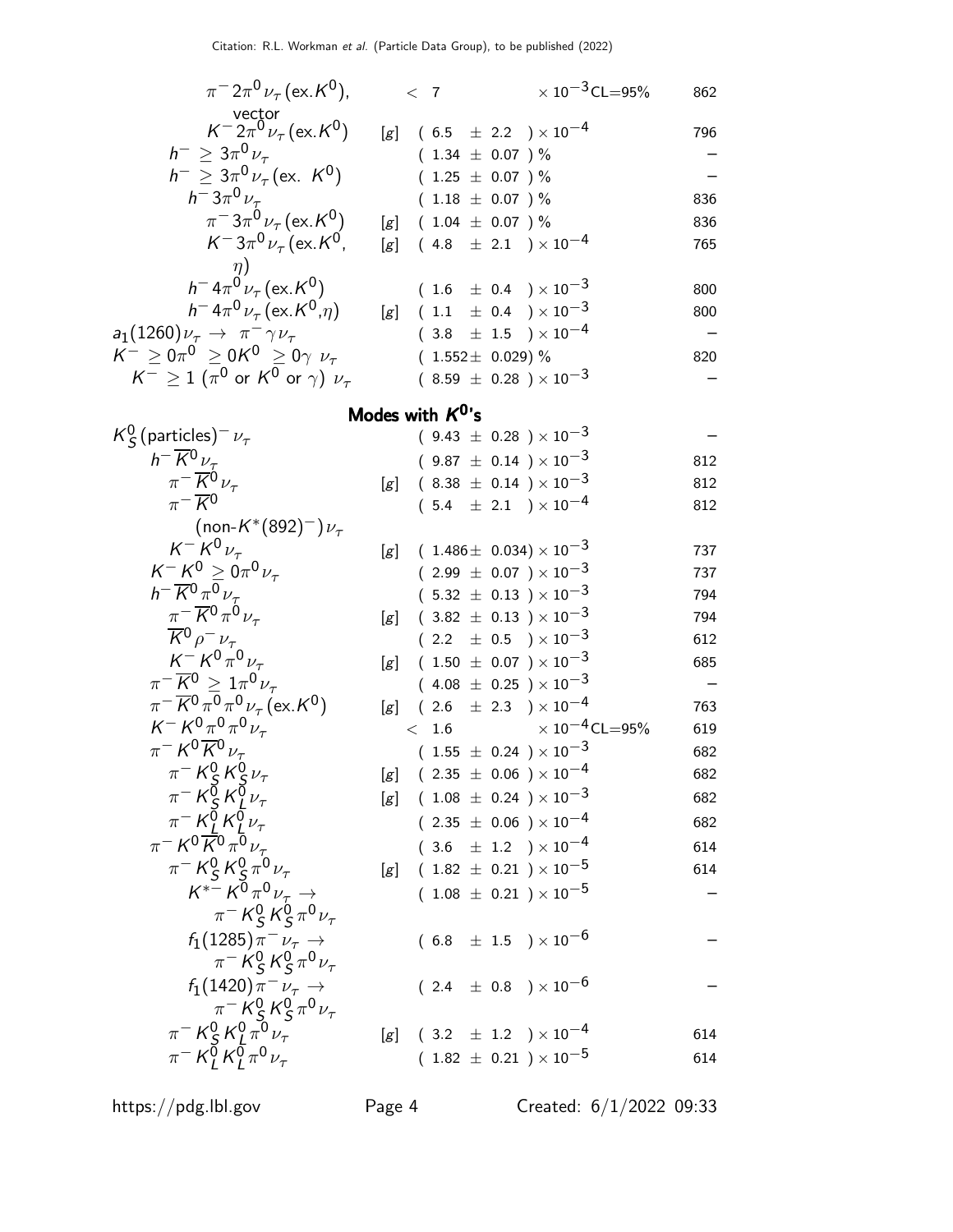|                                                                                         |     | < 6.3                   |                                                                      | $\times$ 10 <sup>-7</sup> CL=90% | 466        |
|-----------------------------------------------------------------------------------------|-----|-------------------------|----------------------------------------------------------------------|----------------------------------|------------|
| $K^- K^0_S K^0_S \nu_\tau$<br>$K^- K^0_S K^0_S \pi^0 \nu_\tau$                          |     | < 4.0                   |                                                                      | $\times$ 10 <sup>-7</sup> CL=90% | 337        |
| $K^0 h^+ h^- h^- \geq 0$ neutrals $\nu_{\tau}$                                          |     | < 1.7                   |                                                                      | $\times$ 10 <sup>-3</sup> CL=95% | 760        |
| $K^0 h^+ h^- h^- \nu_\tau$                                                              |     |                         | [g] $(2.5 \pm 2.0) \times 10^{-4}$                                   |                                  | 760        |
| Modes with three charged particles                                                      |     |                         |                                                                      |                                  |            |
| $h^- h^- h^+ \geq 0$ neutrals $\geq 0$ K $^0$ $\nu_{\tau}$                              |     | $(15.20~\pm~0.06~)~\%$  |                                                                      |                                  | 861        |
| $h^- h^- h^+ \geq 0$ neutrals $\nu_\tau$                                                |     |                         | $(14.55 \pm 0.06)$ %                                                 |                                  | 861        |
| (ex. $K_S^0 \to \pi^+ \pi^-$ )                                                          |     |                         |                                                                      |                                  |            |
| $('3-prong")$                                                                           |     |                         |                                                                      |                                  |            |
| $h^- h^- h^+ \nu_\tau$                                                                  |     |                         | $(9.80 \pm 0.05)$ %                                                  |                                  | 861        |
| $h^- h^- h^+ \nu_\tau (\text{ex. } K^0)$                                                |     |                         | $(9.46 \pm 0.05)$ %                                                  |                                  | 861        |
| $h^- h^- h^+ \nu_\tau (\text{ex. } K^0,\omega)$                                         |     |                         | $(9.43 \pm 0.05)$ %                                                  |                                  | 861        |
| $\pi^{-} \pi^{+} \pi^{-} \nu_{\tau}$                                                    |     |                         | $(9.31 \pm 0.05)$ %                                                  |                                  | 861        |
| $\pi^{-} \pi^{+} \pi^{-} \nu_{\tau}$ (ex. K <sup>0</sup> )                              |     |                         | $(9.02 \pm 0.05)$ %                                                  |                                  | 861        |
| $\pi^{-} \pi^{+} \pi^{-} \nu_{\tau}$ (ex. K <sup>0</sup> ),                             |     | < 2.4                   | $\%$                                                                 | $CL = 95%$                       | 861        |
| non-axial vector                                                                        |     |                         |                                                                      |                                  |            |
| $\pi^{-} \pi^{+} \pi^{-} \nu_{\tau}$ (ex. $K^{0}$ , $\omega$ )                          | [g] |                         | $(8.99 \pm 0.05)$ %                                                  |                                  | 861        |
| $h^- h^- h^+ \geq 1$ neutrals $\nu_\tau$                                                |     |                         | $(5.29 \pm 0.05) \%$                                                 |                                  |            |
| $h^- h^- h^+ \geq 1 \pi^0 \nu_\tau (\text{ex. } K^0)$<br>$h^- h^- h^+ \pi^0 \nu_\tau$   |     |                         | $(5.09 \pm 0.05)$ %                                                  |                                  |            |
| $h^- h^- h^+ \pi^0 \nu_\tau (\text{ex. } K^0)$                                          |     |                         | $(4.76 \pm 0.05)$ %<br>$(4.57 \pm 0.05)$ %                           |                                  | 834        |
| $h^- h^- h^+ \pi^0 \nu_\tau (\text{ex. } K^0, \omega)$                                  |     |                         | $(2.79 \pm 0.07)$ %                                                  |                                  | 834<br>834 |
| $\pi^{-} \pi^{+} \pi^{-} \pi^{0} \nu_{\tau}$                                            |     |                         | $(4.62 \pm 0.05)$ %                                                  |                                  | 834        |
| $\pi^{-} \pi^{+} \pi^{-} \pi^{0} \nu_{\tau}$ (ex. K <sup>0</sup> )                      |     |                         | $(4.49 \pm 0.05)$ %                                                  |                                  | 834        |
| $\pi^{-} \pi^{+} \pi^{-} \pi^{0} \nu_{\tau}$ (ex. K <sup>0</sup> , $\omega$ )           |     | [g] $(2.74 \pm 0.07)$ % |                                                                      |                                  | 834        |
| $h^- h^- h^+ \geq 2\pi^0 \nu_\tau$ (ex.                                                 |     |                         | $(5.17 \pm 0.31) \times 10^{-3}$                                     |                                  |            |
| $K^0$                                                                                   |     |                         |                                                                      |                                  |            |
| $h^- h^- h^+ 2\pi^0 \nu_\tau$                                                           |     |                         | $(5.05 \pm 0.31) \times 10^{-3}$                                     |                                  | 797        |
| $h^- h^- h^+ 2\pi^0 \nu_\tau (\text{ex. } K^0)$                                         |     |                         | $(4.95 \pm 0.31) \times 10^{-3}$                                     |                                  | 797        |
| $h^- h^- h^+ 2\pi^0 \nu_\tau (\text{ex.} K^0, \omega, \eta)$ [g]                        |     |                         | $(10 \t\pm 4 \t)\times 10^{-4}$                                      |                                  | 797        |
| $h^- h^- h^+ 3\pi^0 \nu_\tau$                                                           |     |                         | $(2.13 \pm 0.30) \times 10^{-4}$                                     |                                  | 749        |
| $2\pi^{-} \pi^{+} 3\pi^{0} \nu_{\tau}$ (ex. K <sup>0</sup> )                            |     |                         | $(1.95 \pm 0.30) \times 10^{-4}$                                     |                                  | 749        |
| $2\pi^{-} \pi^{+} 3\pi^{0} \nu_{\tau}$ (ex. K <sup>0</sup> , $\eta$ ,                   |     |                         | $(1.7 \pm 0.4) \times 10^{-4}$                                       |                                  |            |
| $f_1(1285)$                                                                             |     |                         |                                                                      |                                  |            |
| $2\pi^{-} \pi^{+} 3\pi^{0} \nu_{\tau}$ (ex. K <sup>0</sup> , $\eta$ ,                   |     |                         | [g] $(1.4 \pm 2.7) \times 10^{-5}$                                   |                                  |            |
| $\omega$ , $f_1(1285)$                                                                  |     |                         |                                                                      |                                  |            |
| $K^- h^+ h^- \geq 0$ neutrals $\nu_{\tau}$<br>$K^- h^+ \pi^- \nu_\tau (\text{ex.} K^0)$ |     |                         | $(6.29 \pm 0.14) \times 10^{-3}$<br>$(4.37 \pm 0.07) \times 10^{-3}$ |                                  | 794        |
| $K^- h^+ \pi^- \pi^0 \nu_\tau (\text{ex.} K^0)$                                         |     |                         | $(8.6 \pm 1.2) \times 10^{-4}$                                       |                                  | 794        |
| $K^-\pi^+\pi^- \geq 0$ neutrals $\nu_{\tau}$                                            |     |                         | $(4.77 \pm 0.14) \times 10^{-3}$                                     |                                  | 763<br>794 |
| $K^-\pi^+\pi^ \geq$                                                                     |     |                         | $(3.73 \pm 0.13) \times 10^{-3}$                                     |                                  | 794        |
| $0\pi^{0}\nu_{\tau}$ (ex. $K^{0}$ )                                                     |     |                         |                                                                      |                                  |            |
| $K^{-} \pi^{+} \pi^{-} \nu_{\tau}$                                                      |     |                         | $(3.45 \pm 0.07) \times 10^{-3}$                                     |                                  | 794        |
|                                                                                         |     |                         |                                                                      |                                  |            |

https://pdg.lbl.gov Page 5 Created: 6/1/2022 09:33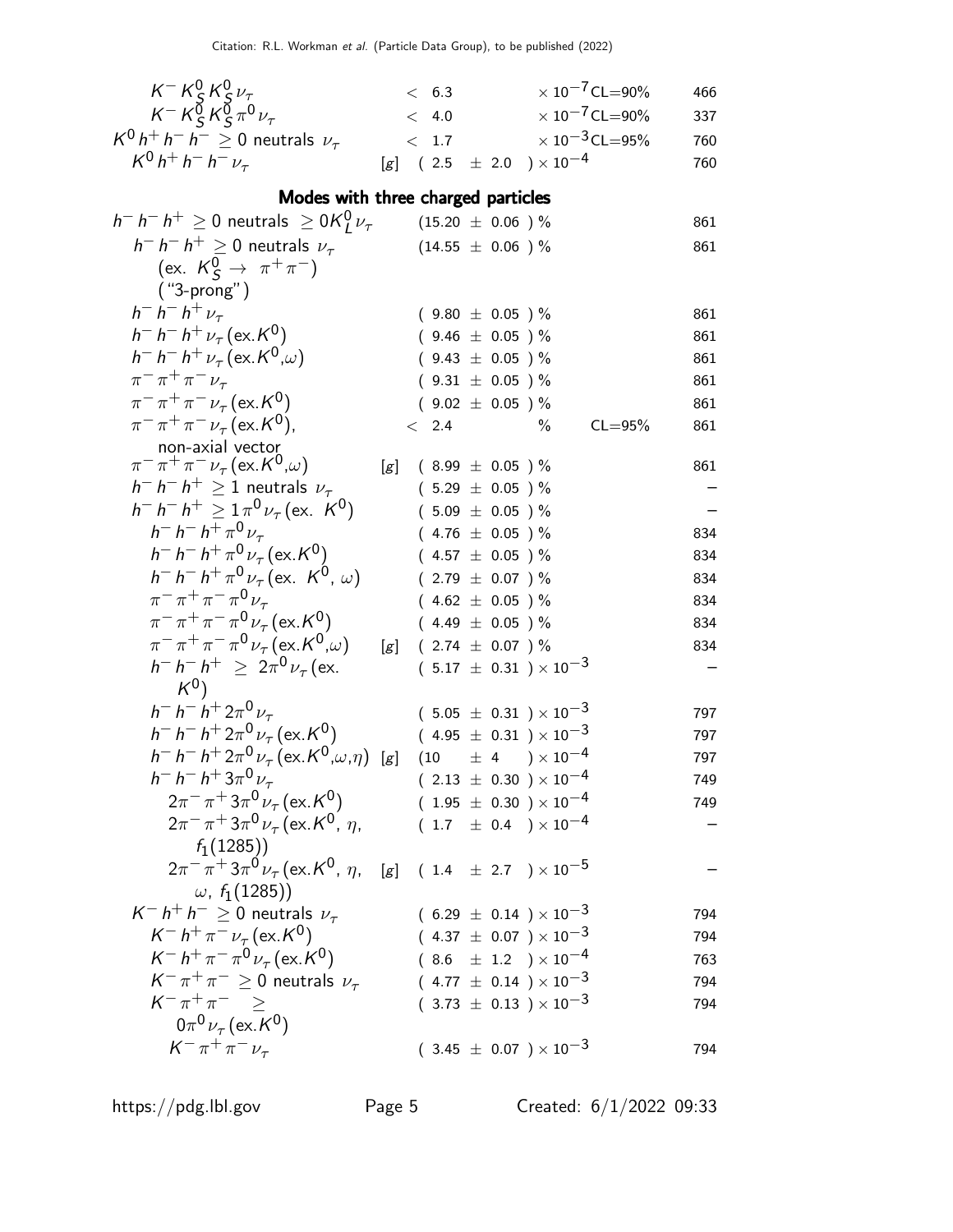| $K^{-} \pi^{+} \pi^{-} \nu_{\tau}$ (ex. K <sup>0</sup> )                                                                       |     |            | $(2.93 \pm 0.07) \times 10^{-3}$                                          | 794        |
|--------------------------------------------------------------------------------------------------------------------------------|-----|------------|---------------------------------------------------------------------------|------------|
| $K^{-} \pi^{+} \pi^{-} \nu_{\tau} (\text{ex.} K^{0}, \omega)$                                                                  | [g] |            | $(2.93 \pm 0.07) \times 10^{-3}$                                          | 794        |
| $K^- \rho^0 \nu_\tau \rightarrow$                                                                                              |     |            | $(1.4 \pm 0.5) \times 10^{-3}$                                            |            |
| $K^{-} \pi^{+} \pi^{-} \nu_{\tau}$                                                                                             |     |            |                                                                           |            |
| $K^-\pi^+\pi^-\pi^0\nu_{\tau}$                                                                                                 |     |            | $(1.31 \pm 0.12) \times 10^{-3}$                                          | 763        |
| $K^-\pi^+\pi^-\pi^0\nu_{\tau}$ (ex. K <sup>0</sup> )                                                                           |     |            | $(7.9 \pm 1.2) \times 10^{-4}$                                            | 763        |
| $K^-\pi^+\pi^-\pi^0\nu_{\tau}$ (ex. $K^0,\eta$ )                                                                               |     |            | $(\phantom{-}7.6\phantom{0} \pm \phantom{0}1.2\phantom{0})\times 10^{-4}$ | 763        |
| $K^-\pi^+\pi^-\pi^0\nu_{\tau}$ (ex. $K^0,\omega$ )                                                                             |     |            | $(\phantom{-}3.7\phantom{0}\pm\phantom{0}0.9\phantom{0})\times 10^{-4}$   | 763        |
| $K^-\pi^+\pi^-\pi^0\nu_\tau$ (ex. $K^0,\omega,\eta$ )g] (3.9 ± 1.4 ) × 10 <sup>-4</sup>                                        |     |            |                                                                           | 763        |
| $K^-\pi^+K^- \geq 0$ neut. $\nu_\tau$                                                                                          |     |            | $< 9$ $\times 10^{-4}$ CL=95%                                             | 685        |
| $K^- K^+ \pi^- \geq 0$ neut. $\nu_\tau$                                                                                        |     |            | $(1.496 \pm 0.033) \times 10^{-3}$                                        | 685        |
| $K^- K^+ \pi^- \nu_\tau$                                                                                                       |     |            | $[g]$ (1.435 ± 0.027) × 10 <sup>-3</sup>                                  | 685        |
| $K^- K^+ \pi^- \pi^0 \nu_\tau$                                                                                                 |     |            | [g] $(6.1 \pm 1.8) \times 10^{-5}$                                        | 618        |
| $K^- K^+ K^- \nu_\tau$                                                                                                         |     |            | $(2.2 \pm 0.8) \times 10^{-5}$ S=5.4                                      | 472        |
| $K^- K^+ K^- \nu_\tau$ (ex. $\phi$ )                                                                                           |     |            | $< 2.5$ $\times 10^{-6}$ CL=90%                                           |            |
| $K^- K^+ K^- \pi^0 \nu_\tau$                                                                                                   |     | < 4.8      | $\times$ 10 $^{-6}$ CL $=$ 90%                                            | 345        |
| $\pi^- K^+ \pi^- \geq 0$ neut. $\nu_\tau$                                                                                      |     | < 2.5      | $\times$ 10 $^{-3}$ CL=95%                                                | 794        |
| $e^-e^-e^+\overline{\nu}_e\nu_\tau$                                                                                            |     |            | $(2.8 \pm 1.5) \times 10^{-5}$                                            | 888        |
| $\mu^- e^- e^+ \overline{\nu}_{\mu} \nu_{\tau}$                                                                                |     | < 3.2      | $\times$ 10 $^{-5}$ CL $=$ 90%                                            | 885        |
| $\pi^{-}e^{-}e^{+}\nu_{\tau}$                                                                                                  |     | seen       |                                                                           | 883        |
|                                                                                                                                |     |            |                                                                           |            |
| $\pi^{-} \mu^{-} \mu^{+} \nu_{\tau}$                                                                                           |     | < 1.14     | $\times$ 10 <sup>-5</sup> CL=90%                                          | 870        |
|                                                                                                                                |     |            |                                                                           |            |
| Modes with five charged particles                                                                                              |     |            |                                                                           | 794        |
| $3h^-2h^+\geq 0$ neutrals $\nu_{\tau}$                                                                                         |     |            | $(9.9 \pm 0.4) \times 10^{-4}$                                            |            |
| (ex. $K_S^0 \to \pi^- \pi^+)$                                                                                                  |     |            |                                                                           |            |
| $('5-prong")$<br>$3h^{-}2h^{+}\nu_{\tau}$ (ex. K <sup>0</sup> )                                                                |     |            |                                                                           | 794        |
|                                                                                                                                |     |            | $(8.29 \pm 0.31) \times 10^{-4}$<br>$(8.27 \pm 0.31) \times 10^{-4}$      | 794        |
| $3\pi^{-}2\pi^{+}\nu_{\tau}$ (ex. K <sup>0</sup> , $\omega$ )<br>$3\pi^{-}2\pi^{+}\nu_{\tau}$ (ex. K <sup>0</sup> , $\omega$ , | [g] |            | $(7.75 \pm 0.30) \times 10^{-4}$                                          |            |
| $f_1(1285)$                                                                                                                    |     |            |                                                                           |            |
| $K^- 2\pi^- 2\pi^+ \nu_\tau (\text{ex. } K^0)$                                                                                 |     |            |                                                                           | 716        |
| $K^{+}3\pi^{-}\pi^{+}\nu_{\tau}$                                                                                               |     | < 5.0      | [g] $(6 \pm 12) \times 10^{-7}$<br>$\times$ 10 <sup>-6</sup> CL=90%       | 716        |
| $K^+ K^- 2\pi^- \pi^+ \nu_\tau$                                                                                                |     | < 4.5      | $\times$ 10 <sup>-7</sup> CL=90%                                          | 528        |
| $3h^{-} 2h^{+} \pi^{0} \nu_{\tau}$ (ex. K <sup>0</sup> )                                                                       |     |            | $(1.65 \pm 0.11) \times 10^{-4}$                                          | 746        |
| $3\pi^{-}2\pi^{+}\pi^{0}\nu_{\tau}$ (ex. K <sup>0</sup> )                                                                      |     |            | $(1.63 \pm 0.11) \times 10^{-4}$                                          | 746        |
| $3\pi$ <sup>-</sup> $2\pi$ <sup>+</sup> $\pi$ <sup>0</sup> $\nu_{\tau}$ (ex. K <sup>0</sup> , $\eta$ ,                         |     |            | $(1.11 \pm 0.10) \times 10^{-4}$                                          |            |
| $f_1(1285)$                                                                                                                    |     |            |                                                                           |            |
| $3\pi^{-}2\pi^{+}\pi^{0}\nu_{\tau}$ (ex. K <sup>0</sup> , $\eta$ ,                                                             |     |            | [g] $(3.8 \pm 0.9) \times 10^{-5}$                                        |            |
| $\omega$ , $f_1(1285)$                                                                                                         |     |            |                                                                           |            |
| $K^- 2\pi^- 2\pi^+ \pi^0 \nu_\tau (\text{ex. } K^0)$                                                                           |     |            | [g] $(1.1 \pm 0.6) \times 10^{-6}$                                        | 657        |
| $K^+ 3\pi^- \pi^+ \pi^0 \nu_\tau$<br>$3h^{-} 2h^{+} 2\pi^{0} \nu_{\tau}$                                                       |     | < 8<br>3.4 | $\times 10^{-7}$ CL=90%<br>$\times$ 10 <sup>-6</sup> CL=90%               | 657<br>687 |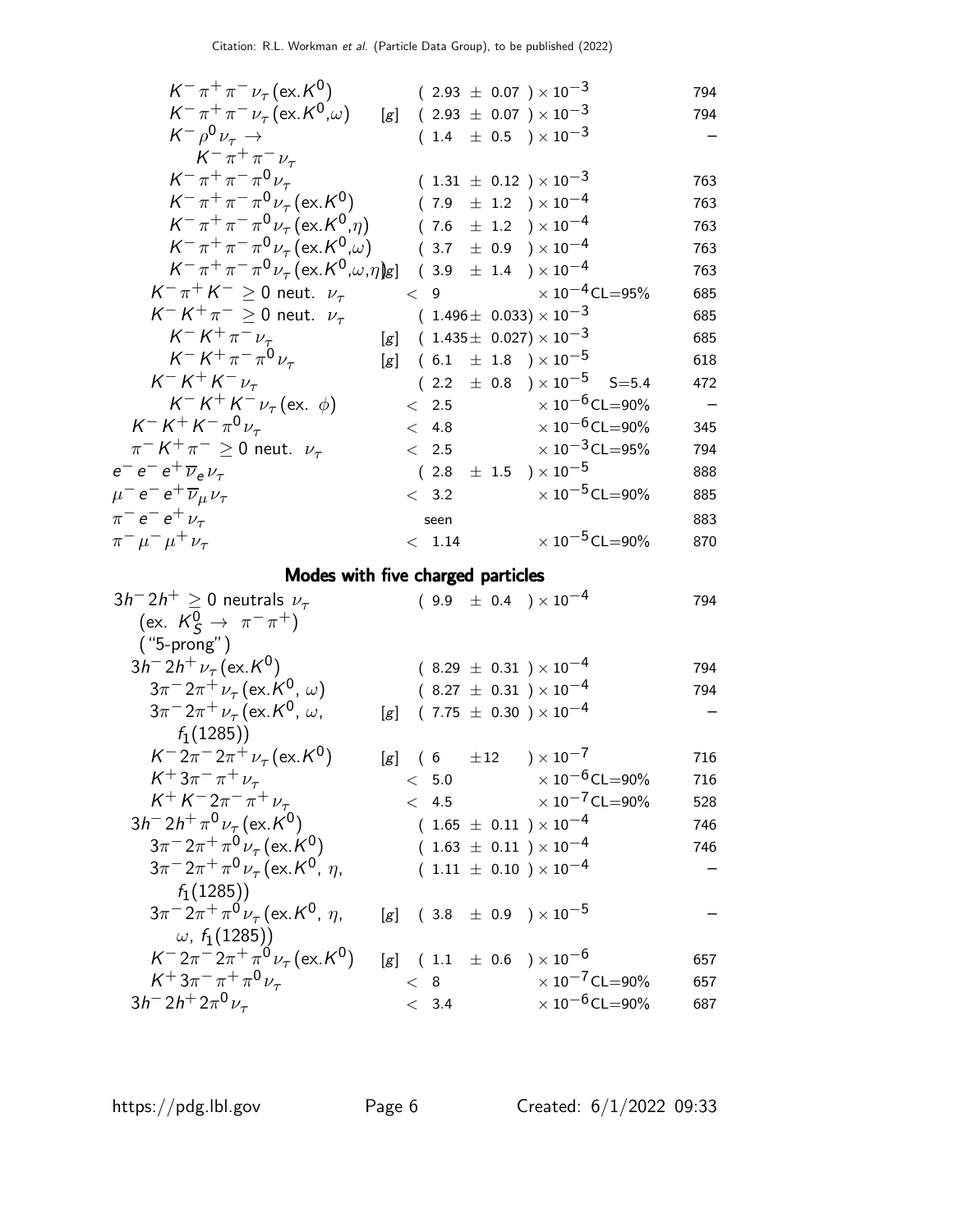## Miscellaneous other allowed modes

| $(5\pi)^{-1}$                                                      |     |       |         |                      | $(7.8 \pm 0.5) \times 10^{-3}$                     |           | 800 |
|--------------------------------------------------------------------|-----|-------|---------|----------------------|----------------------------------------------------|-----------|-----|
| $4h^{-}3h^{+} \geq 0$ neutrals $\nu_{\tau}$                        |     |       | < 3.0   |                      | $\times$ 10 $^{-7}$ CL=90%                         |           | 682 |
| ("7-prong")                                                        |     |       |         |                      |                                                    |           |     |
| $4h^{-}3h^{+}\nu_{\tau}$                                           |     |       | < 4.3   |                      | $\times 10^{-7}$ CL=90%                            |           | 682 |
| $4h^{-}3h^{+}\pi^{0}\nu_{\tau}$                                    |     |       |         | < 2.5                | $\times$ 10 $^{-7}$ CL $=$ 90%                     |           | 612 |
| $X^{-}(S=-1)\nu_{\tau}$                                            |     |       |         | $(2.92 \pm 0.04) \%$ |                                                    |           |     |
| $K^*(892)^- \geq 0$ neutrals $\geq$                                |     |       |         | $(1.42 \pm 0.18) \%$ |                                                    | $S = 1.4$ | 665 |
| $0K_l^0\nu_\tau$                                                   |     |       |         |                      |                                                    |           |     |
| $K^*(892)^{-1}$                                                    |     |       |         | $(1.20 \pm 0.07) \%$ |                                                    | $S = 1.8$ | 665 |
| $K^*(892)^- \nu_\tau \to \pi^- \overline{K^0} \nu_\tau$            |     |       |         |                      | $(7.82 \pm 0.26) \times 10^{-3}$                   |           |     |
| $K^*(892)^0 K^- \geq 0$ neutrals $\nu_{\tau}$                      |     |       |         |                      | $(3.2 \pm 1.4) \times 10^{-3}$                     |           | 542 |
| $K^*(892)^0 K^- \nu_\tau$                                          |     |       |         |                      | $(2.1 \pm 0.4) \times 10^{-3}$                     |           | 542 |
| $\overline{K}^*(892)^0 \pi^- \geq 0$ neutrals $\nu_\tau$           |     |       |         |                      | $(3.8 \pm 1.7) \times 10^{-3}$                     |           | 655 |
| $\overline{K}$ *(892) <sup>0</sup> $\pi$ <sup>-</sup> $\nu_{\tau}$ |     |       |         |                      | $(2.2 \pm 0.5) \times 10^{-3}$                     |           | 655 |
| $(\overline{K}^*(892)\pi)^-\nu_\tau \rightarrow$                   |     |       |         |                      | $(1.0 \pm 0.4) \times 10^{-3}$                     |           |     |
| $\pi^{-} \overline{K}^{0} \pi^{0} \nu_{\tau}$                      |     |       |         |                      |                                                    |           |     |
| $K_1(1270)^{-1}$                                                   |     |       |         |                      | $(4.7 \pm 1.1) \times 10^{-3}$                     |           | 447 |
| $K_1(1400)^{-1}$                                                   |     |       |         |                      | $(1.7 \pm 2.6) \times 10^{-3}$ S=1.7               |           | 335 |
| $K^*(1410)^{-1}$                                                   |     |       |         |                      | $(1.5 \tfrac{+1.4}{-1.0}) \times 10^{-3}$          |           | 326 |
| $K_0^*(1430)^{-1}$                                                 |     |       |         |                      | $< 5$ $\times 10^{-4}$ CL=95%                      |           | 317 |
| $K_2^*(1430)^{-1}$                                                 |     |       |         | < 3                  | $\times$ 10 $^{-3}$ CL=95%                         |           | 315 |
| $\eta \pi^- \nu_\tau$                                              |     |       | < 9.9   |                      | $\times$ 10 <sup>-5</sup> CL=95%                   |           | 797 |
| $\eta \pi^- \pi^0 \nu_\tau$                                        |     |       |         |                      | $[g]$ (1.39 $\pm$ 0.07 ) $\times$ 10 <sup>-3</sup> |           | 778 |
| $\eta\pi^-\pi^0\pi^0\nu_\tau$                                      |     |       |         |                      | $[g]$ (2.0 $\pm$ 0.4 ) × 10 <sup>-4</sup>          |           | 746 |
| $\eta K^{-} \nu_{\tau}$                                            | [g] |       |         |                      | $(1.55 \pm 0.08) \times 10^{-4}$                   |           | 719 |
| $\eta K^{*}(892)^{-}\nu_{\tau}$                                    |     |       |         |                      | $(1.38 \pm 0.15) \times 10^{-4}$                   |           | 511 |
| $\eta K^{-} \pi^0 \nu_{\tau}$                                      | [g] |       |         |                      | $(4.8 \pm 1.2) \times 10^{-5}$                     |           | 665 |
| $\eta K^{-} \pi^{0}$ (non-K*(892)) $\nu_{\tau}$                    |     |       | < 3.5   |                      | $\times$ 10 $^{-5}$ CL $=$ 90%                     |           |     |
| $\eta \overline{K}{}^0 \pi^- \nu_\tau$                             |     |       |         |                      | [g] $(9.4 \pm 1.5) \times 10^{-5}$                 |           | 661 |
| $\eta \overline{K}{}^0 \pi^- \pi^0 \nu_\tau$                       |     |       |         |                      | $< 5.0$ $\times 10^{-5}$ CL=90%                    |           | 590 |
| $\eta K^- K^0 \nu_\tau$                                            |     |       | < 9.0   |                      | $\times$ 10 <sup>-6</sup> CL=90%                   |           | 430 |
| $\eta \pi^+ \pi^- \pi^- \geq 0$ neutrals $\nu_\tau$                |     |       | < 3     |                      | $\times$ $10^{-3}$ CL=90%                          |           | 744 |
| $\eta \pi^- \pi^+ \pi^- \nu_{\tau}$ (ex. K <sup>0</sup> )          |     |       |         |                      | $[g]$ (2.20 $\pm$ 0.13 ) $\times$ 10 <sup>-4</sup> |           | 744 |
| $\eta \pi^- \pi^+ \pi^- \nu_\tau (\text{ex.}\, K^0, f_1(1285))$    |     |       |         |                      | $(9.9 \pm 1.6) \times 10^{-5}$                     |           |     |
| $\eta a_1 (1260)^- \nu_\tau \to \eta \pi^- \rho^0 \nu_\tau$        |     |       | $< 3.9$ |                      | $\times$ 10 <sup>-4</sup> CL=90%                   |           |     |
| $\eta \eta \pi^- \nu_\tau$                                         |     |       | < 7.4   |                      | $\times$ 10 <sup>-6</sup> CL=90%                   |           | 637 |
| $\eta \eta \pi^- \pi^0 \nu_\tau$                                   |     |       | < 2.0   |                      | $\times$ 10 <sup>-4</sup> CL=95%                   |           | 559 |
| $\eta \eta K^{-} \nu_{\tau}$                                       |     |       | < 3.0   |                      | $\times$ 10 <sup>-6</sup> CL=90%                   |           | 382 |
| $\eta'(958)\pi^{-}\nu_{\tau}$                                      |     |       | $< 4.0$ |                      | $\times$ 10 <sup>-6</sup> CL=90%                   |           | 620 |
| $\eta'(958)\pi^{-}\pi^{0}\nu_{\tau}$                               |     | $\lt$ | $1.2\,$ |                      | $\times$ 10 <sup>-5</sup> CL=90%                   |           | 591 |
| $\eta'(958)K^{-}\nu_{\tau}$                                        |     |       | < 2.4   |                      | $\times$ 10 <sup>-6</sup> CL=90%                   |           | 495 |
| $\phi \pi^- \nu_\tau$                                              |     |       | (3.4)   |                      | $\pm$ 0.6 ) $\times$ 10 <sup>-5</sup>              |           | 585 |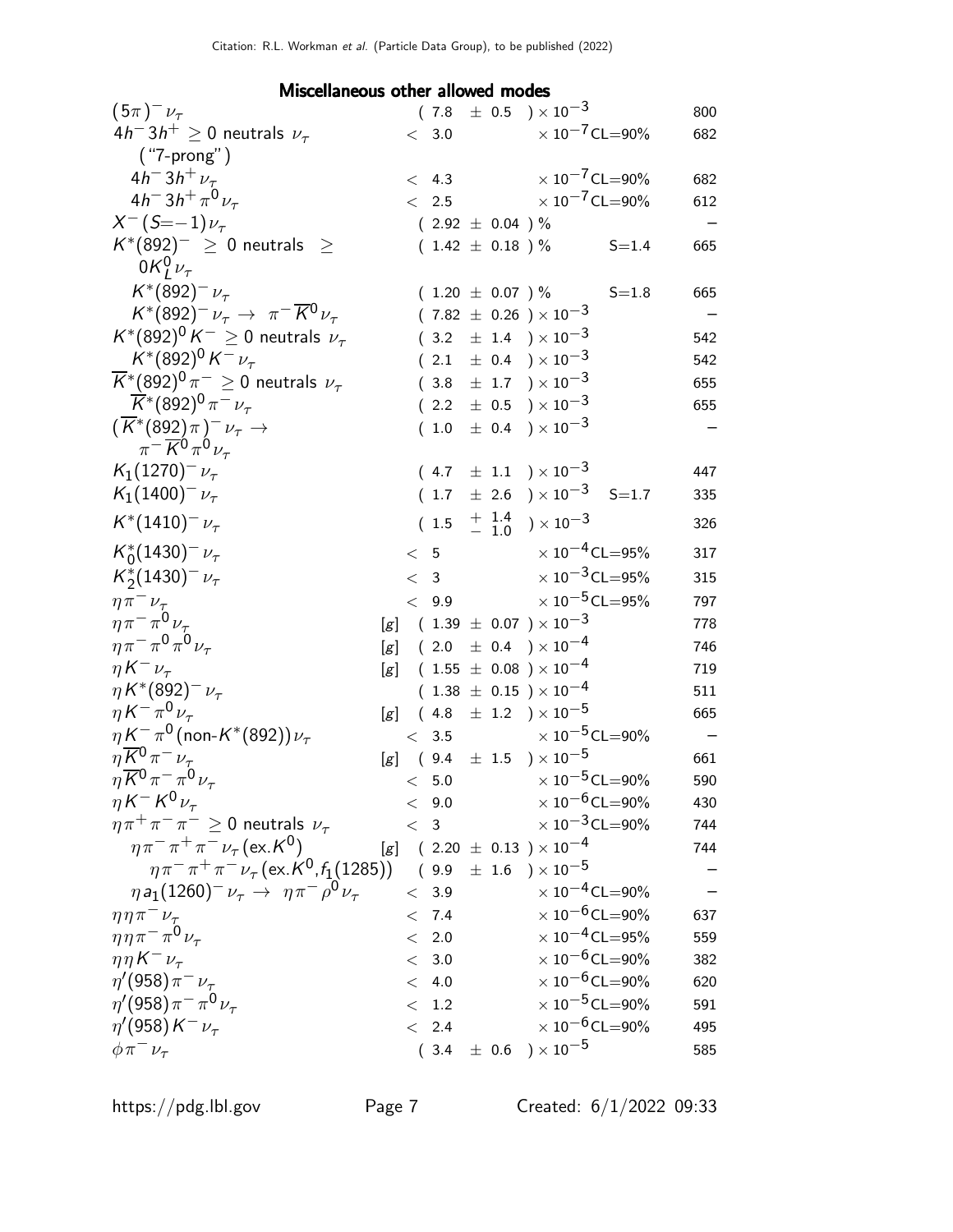| $\phi K^{-} \nu_{\tau}$                                                   | [g] $(4.4 \pm 1.6) \times 10^{-5}$        | 445 |
|---------------------------------------------------------------------------|-------------------------------------------|-----|
| $f_1(1285)\pi^{-}\nu_{\tau}$                                              | $(3.9 \pm 0.5) \times 10^{-4}$ S=1.9      | 408 |
| $f_1(1285)\pi^- \nu_\tau \to$                                             | $(1.18 \pm 0.07) \times 10^{-4}$ S=1.3    |     |
| $\eta \pi^- \pi^+ \pi^- \nu_\tau$                                         |                                           |     |
| $f_1(1285)\pi^- \nu_\tau \to$                                             | [g] $(5.2 \pm 0.4) \times 10^{-5}$        |     |
| $3\pi^{-}2\pi^{+}\nu_{\tau}$                                              |                                           |     |
| $\pi(1300)^{-}\nu_{\tau} \rightarrow (\rho\pi)^{-}\nu_{\tau} \rightarrow$ | $\times$ 10 <sup>-4</sup> CL=90%<br>< 1.0 |     |
| $(3\pi)^{-1} \nu_{\tau}$                                                  |                                           |     |
| $\pi(1300)^{-1}\nu_{\tau} \rightarrow$                                    | $\times 10^{-4}$ CL=90%<br>< 1.9          |     |
| $((\pi \pi)_{S-wave} \pi)^{-} \nu_{\tau} \rightarrow$                     |                                           |     |
| $(3\pi)^{-1} \nu_{\tau}$                                                  |                                           |     |
| $h^{-} \omega \geq 0$ neutrals $\nu_{\tau}$                               | $(2.40 \pm 0.08) \%$                      | 708 |
| $h^ \omega \nu_{\tau}$                                                    | $(1.99 \pm 0.06)$ %                       | 708 |
| $\pi^ \omega$ $\nu_{\tau}$                                                | [g] $(1.95 \pm 0.06)$ %                   | 708 |
| $K^ \omega \nu_{\tau}$                                                    | [g] $(4.1 \pm 0.9) \times 10^{-4}$        | 610 |
| $h^- \omega \pi^0 \nu_\tau$                                               | [g] $(4.1 \pm 0.4) \times 10^{-3}$        | 684 |
| $h^- \omega 2\pi^0 \nu_\tau$                                              | $(1.4 \pm 0.5) \times 10^{-4}$            | 644 |
| $\pi^-\omega 2\pi^0\nu_\tau$                                              | [g] $(7.2 \pm 1.6) \times 10^{-5}$        | 644 |
| $h = 2\omega \nu_{\tau}$                                                  | $< 5.4 \times 10^{-7}$ CL=90%             | 250 |
| $2h^-h^+\omega\nu_\tau$                                                   | $(1.20 \pm 0.22) \times 10^{-4}$          | 641 |
| $2\pi^{-}$ $\pi^{+}$ $\omega$ $\nu_{\tau}$ (ex. K <sup>0</sup> )          | [g] $(8.4 \pm 0.6) \times 10^{-5}$        | 641 |

## Lepton Family number (LF), Lepton number (L), or Baryon number  $(B)$  violating modes

L means lepton number violation (e.g.  $\tau^- \rightarrow e^+ \pi^- \pi^-$ ). Following common usage, LF means lepton family violation *and not* lepton number violation (e.g.  $\tau^- \to e^- \pi^+ \pi^-$ ). B means baryon number violation.

| LF | < 3.3         | $\times$ 10 <sup>-8</sup> CL=90% | 888 |
|----|---------------|----------------------------------|-----|
|    | $\langle$ 2.5 | $\times$ 10 <sup>-4</sup> CL=90% | 888 |
| LF | < 4.2         | $\times$ 10 <sup>-8</sup> CL=90% | 885 |
|    | < 5.8         | $\times$ 10 <sup>-4</sup> CL=90% | 885 |
| LF | < 8.0         | $\times$ 10 <sup>-8</sup> CL=90% | 883 |
| LF | $<$ 1.1       | $\times$ 10 <sup>-7</sup> CL=90% | 880 |
| LF | < 2.6         | $\times$ 10 <sup>-8</sup> CL=90% | 819 |
| LF | < 2.3         | $\times$ 10 <sup>-8</sup> CL=90% | 815 |
| LF | < 9.2         | $\times$ 10 <sup>-8</sup> CL=90% | 804 |
| LF | < 6.5         | $\times$ 10 <sup>-8</sup> CL=90% | 800 |
| LF | < 1.8         | $\times$ 10 <sup>-8</sup> CL=90% | 719 |
| LF | < 1.2         | $\times$ 10 <sup>-8</sup> CL=90% | 715 |
| LF | < 4.8         | $\times$ 10 <sup>-8</sup> CL=90% | 716 |
| LF | < 4.7         | $\times$ 10 <sup>-8</sup> CL=90% | 711 |
| LF | < 3.2         | $\times$ 10 <sup>-8</sup> CL=90% | 665 |
| LF | < 5.9         | $\times$ 10 <sup>-8</sup> CL=90% | 659 |
| LF | < 3.4         | $\times$ 10 <sup>-8</sup> CL=90% | 665 |
|    |               |                                  |     |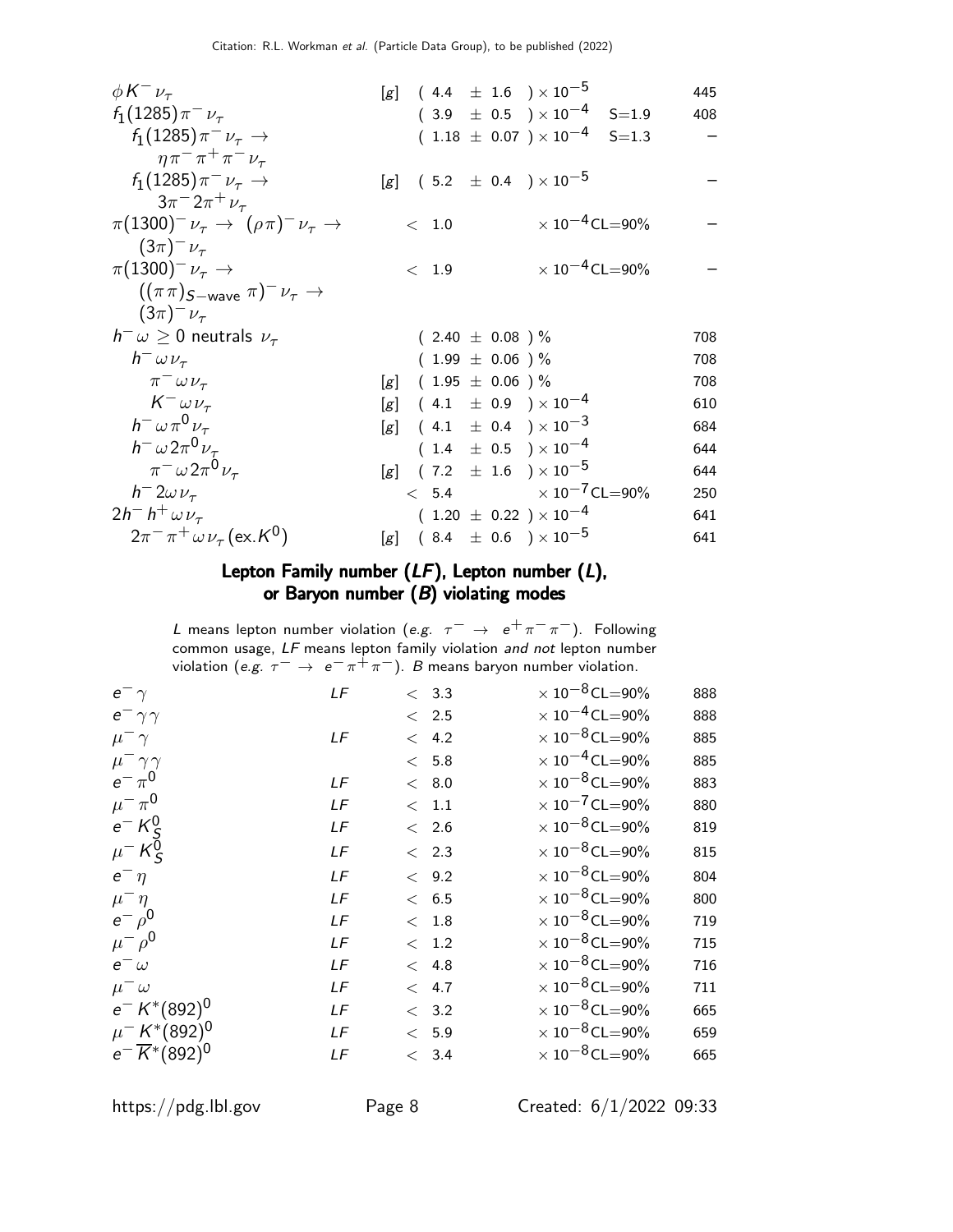| $\mu^{-} \overline{K}^{*} (892)^{0}$                         | LF            |       | < 7.0             | $\times$ 10 <sup>-8</sup> CL=90% | 659 |
|--------------------------------------------------------------|---------------|-------|-------------------|----------------------------------|-----|
| $e^- \eta' (958)$                                            | $L\digamma$   | $\lt$ | 1.6               | $\times$ 10 <sup>-7</sup> CL=90% | 630 |
| $\mu^{-} \eta' (958)$                                        | $L\digamma$   | $\lt$ | 1.3               | $\times$ 10 <sup>-7</sup> CL=90% | 625 |
| $e^- f_0(980) \rightarrow e^- \pi^+ \pi^-$                   | LF            | $\lt$ | 3.2               | $\times$ 10 <sup>-8</sup> CL=90% |     |
| $\mu^-$ f <sub>0</sub> (980) $\rightarrow \mu^- \pi^+ \pi^-$ | LF            | $\lt$ | 3.4               | $\times$ 10 $^{-8}$ CL $=$ 90%   |     |
| $e^ \phi$                                                    | LF            | $\lt$ | 3.1               | $\times$ 10 <sup>-8</sup> CL=90% | 596 |
| $\mu^- \phi$                                                 | $L\digamma$   | $\lt$ | 8.4               | $\times$ 10 <sup>-8</sup> CL=90% | 590 |
| $e^-e^+e^-$                                                  | $L\digamma$   | $\lt$ | 2.7               | $\times$ 10 $^{-8}$ CL=90%       | 888 |
| $e^- \mu^+ \mu^-$                                            | LF            | $\lt$ | 2.7               | $\times$ 10 $^{-8}$ CL $=$ 90%   | 882 |
| $e^+ \mu^- \mu^-$                                            | $L\digamma$   | $\lt$ | 1.7               | $\times$ 10 $^{-8}$ CL $=$ 90%   | 882 |
| $\mu^- e^+ e^-$                                              | LF            | $\lt$ | 1.8               | $\times$ 10 $^{-8}$ CL=90%       | 885 |
| $\mu^+ e^- e^-$                                              | LF            | $\lt$ | 1.5               | $\times$ 10 $^{-8}$ CL $=$ 90%   | 885 |
| $\mu^{-} \mu^{+} \mu^{-}$                                    | $L\digamma$   | $\lt$ | 2.1               | $\times$ 10 $^{-8}$ CL=90%       | 873 |
| $e^- \pi^+ \pi^-$                                            | LF            | $\lt$ | 2.3               | $\times$ 10 <sup>-8</sup> CL=90% | 877 |
| $e^+ \pi^- \pi^-$                                            | L             | $\lt$ | 2.0               | $\times$ 10 $^{-8}$ CL $=$ 90%   | 877 |
| $\mu^{-} \pi^{+} \pi^{-}$                                    | LF            | $\lt$ | 2.1               | $\times$ 10 $^{-8}$ CL $=$ 90%   | 866 |
| $\mu^+ \pi^- \pi^-$                                          | $\mathsf{L}$  | $\lt$ | 3.9               | $\times$ 10 $^{-8}$ CL $=$ 90%   | 866 |
| $e^- \pi^+ K^-$                                              | $L\digamma$   | $\lt$ | 3.7               | $\times$ 10 $^{-8}$ CL=90%       | 813 |
| $e^- \pi^- K^+$                                              | LF            | $\lt$ | 3.1               | $\times$ 10 <sup>-8</sup> CL=90% | 813 |
| $e^+ \pi^- K^-$                                              | L             | $\lt$ | 3.2               | $\times$ 10 <sup>-8</sup> CL=90% | 813 |
| $e^- K^0_S K^0_S$                                            | LF            | $\lt$ | $7.1\,$           | $\times$ 10 $^{-8}$ CL=90%       | 736 |
| $e^- K^+ K^-$                                                | LF            | $\lt$ | 3.4               | $\times$ 10 <sup>-8</sup> CL=90% | 738 |
| $e^{+}$ K $-$ K $-$                                          | L             | $\lt$ | 3.3               | $\times$ 10 $^{-8}$ CL $=$ 90%   | 738 |
| $\mu^-\,\pi^+\,K^-$                                          | $L\digamma$   | $\lt$ | 8.6               | $\times$ 10 $^{-8}$ CL $=$ 90%   | 800 |
| $\mu^-\,\pi^ K^+$                                            | $L\digamma$   | $\lt$ | 4.5               | $\times$ 10 <sup>-8</sup> CL=90% | 800 |
| $\mu^{+} \pi^{-} K^{-}$                                      | $\mathcal{L}$ | $\lt$ | 4.8               | $\times$ 10 $^{-8}$ CL=90%       | 800 |
| $\mu$ <sup>-</sup> $K_S^0$ $K_S^0$                           | LF            | $\lt$ | 8.0               | $\times$ 10 <sup>-8</sup> CL=90% | 696 |
| $\mu^- K^+ K^-$                                              | LF            | $\lt$ | 4.4               | $\times$ 10 $^{-8}$ CL=90%       | 699 |
| $\mu^+$ $\mathsf{K}^ \mathsf{K}^-$                           | L             | $\lt$ | 4.7               | $\times$ 10 $^{-8}$ CL $=$ 90%   | 699 |
| $e^{-} \pi^{0} \pi^{0}$                                      | LF            | $\lt$ | 6.5               | $\times$ 10 $^{-6}$ CL=90%       | 878 |
| $\mu^-\,\pi^0\,\pi^0$                                        | LF            |       | < 1.4             | $\times$ 10 <sup>-5</sup> CL=90% | 867 |
| $e^-\eta\eta$                                                | LF            |       | $< 3.5$           | $\times$ 10 <sup>-5</sup> CL=90% | 699 |
| $\mu^-\eta\eta$                                              | LF            |       | < 6.0             | $\times$ 10 <sup>-5</sup> CL=90% | 653 |
| $e^{-\pi^0 n}$                                               | $L\digamma$   |       | < 2.4             | $\times$ 10 <sup>-5</sup> CL=90% | 798 |
| $\mu^{-} \pi^{0} \eta$                                       | LF            |       | < 2.2             | $\times$ 10 <sup>-5</sup> CL=90% | 784 |
| $p e^- e^-$                                                  | L, B          |       | $<\phantom{0}3.0$ | $\times$ 10 <sup>-8</sup> CL=90% | 641 |
| $\overline{p}e^+e^-$                                         | L, B          |       | < 3.0             | $\times$ 10 <sup>-8</sup> CL=90% | 641 |
| $\overline{p}e^+\mu^-$                                       | L, B          | $\lt$ | 2.0               | $\times$ 10 <sup>-8</sup> CL=90% | 635 |
| $\overline{p}e^{-}\mu^{+}$                                   | L, B          | $\lt$ | $1.8\,$           | $\times$ 10 <sup>-8</sup> CL=90% | 635 |
| $p\mu^{-}\mu^{-}$                                            | L, B          | $\lt$ | 4.0               | $\times$ 10 <sup>-8</sup> CL=90% | 618 |
| $\overline{p}\mu^+\mu^-$                                     | L, B          |       | $\rm <~1.8$       | $\times$ 10 <sup>-8</sup> CL=90% | 618 |
| $\overline{p}\, \gamma$                                      | L, B          |       | < 3.5             | $\times$ 10 <sup>-6</sup> CL=90% | 641 |
| $\overline{p}\pi^0$                                          | L, B          |       | $< 1.5$           | $\times$ 10 <sup>-5</sup> CL=90% | 632 |
| $\overline{p}2\pi^0$                                         | L, B          |       | < 3.3             | $\times$ 10 <sup>-5</sup> CL=90% | 604 |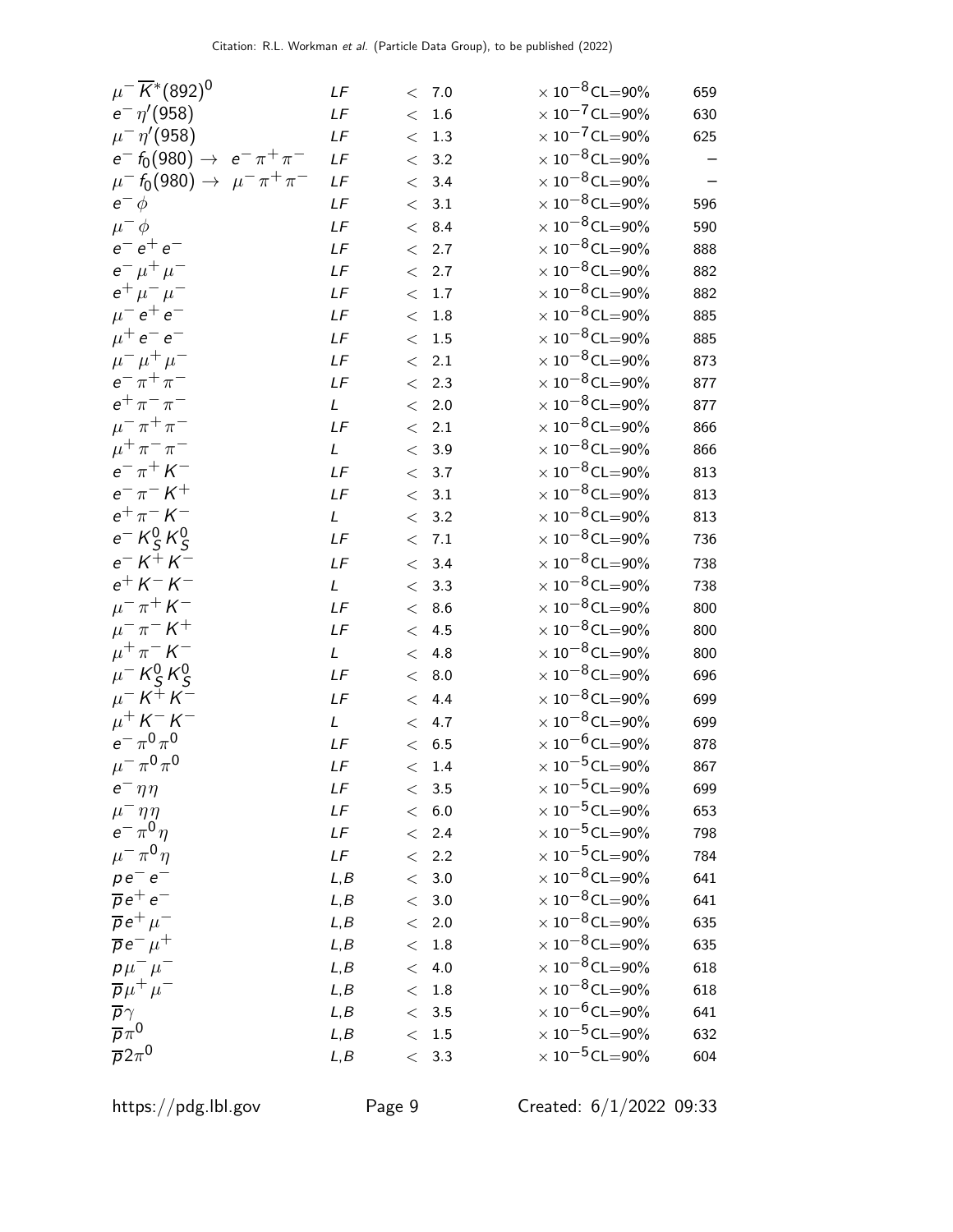| $\overline{p} \eta$            | L.B | < 8.9    | $\times$ 10 <sup>-6</sup> CL=90% | 475 |
|--------------------------------|-----|----------|----------------------------------|-----|
| $\overline{p}\pi^0\eta$        | L.B | < 2.7    | $\times$ 10 <sup>-5</sup> CL=90% | 360 |
| $\Lambda\pi^-$                 | L.B | < 7.2    | $\times$ 10 <sup>-8</sup> CL=90% | 525 |
| $\overline{\Lambda} \pi^-$     | L.B | < 1.4    | $\times$ 10 <sup>-7</sup> CL=90% | 525 |
| $e^-$ light boson              | ΙF  | < 2.7    | $\times$ 10 $^{-3}$ CL $=$ 95%   | $-$ |
| $\mu$ <sup>-</sup> light boson | I F | $\leq$ 5 | $\times$ 10 <sup>-3</sup> CL=95% | $-$ |
|                                |     |          |                                  |     |

# Heavy Charged Lepton Searches

## $L^{\pm}$  – charged lepton

Mass  $m > 100.8$  GeV, CL = 95%  $[h]$  Decay to  $\nu W$ .

## $L^{\pm}$  – stable charged heavy lepton

Mass  $m > 102.6$  GeV,  $CL = 95\%$ 

# Neutrino Properties

See the note on "Neutrino properties listings" in the Particle Listings. Mass  $m < 1.1$  eV,  $CL = 90\%$  (tritium decay) Mean life/mass,  $\tau/m > 300$  s/eV, CL = 90% (reactor) Mean life/mass,  $\tau/m > 7 \times 10^9$  s/eV (solar) Mean life/mass,  $\tau/m > 15.4$  s/eV,  $CL = 90\%$  (accelerator) Magnetic moment  $\mu$  < 0.28 × 10<sup>-10</sup>  $\mu$ <sub>B</sub>, CL = 90% (solar + radiochemical)

## Number of Neutrino Types

Number  $N = 2.996 \pm 0.007$  (Standard Model fits to LEP-SLC data) Number  $N = 2.92 \pm 0.05$  (S = 1.2) (Direct measurement of invisible Z width)